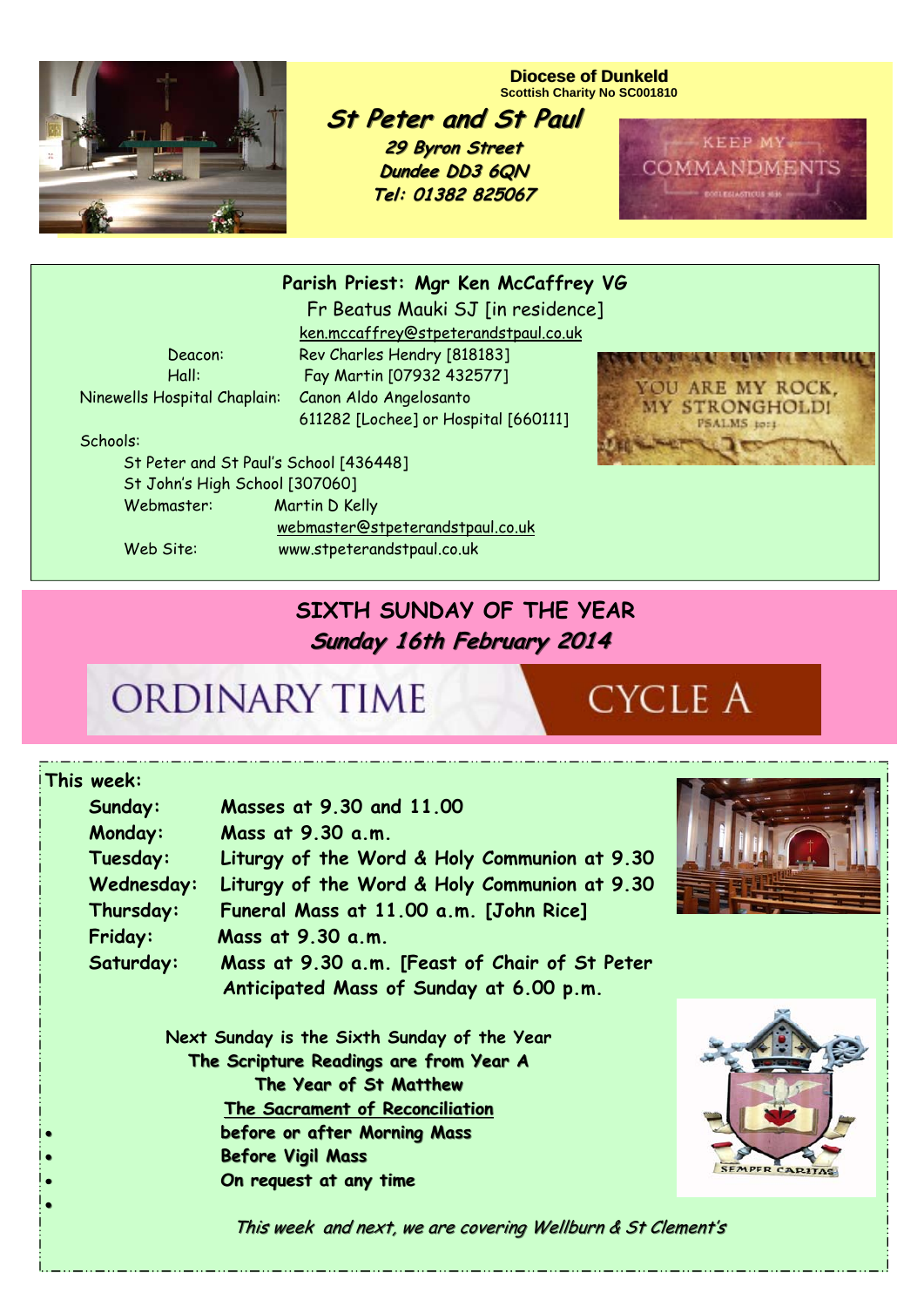PLEASE PRAY FOR: For our recently deceased: **Mgr Ben Donachie, Betty Murphy, Mary Carroll & John Rice [Funeral Mass on Thursday at 11.00 a.m.]** 

For all whose anniversaries occur at this time**: Mary McInally, Anne Boyle, Leo Kierans, George Armstrong, Frank Ferrie, Caroline Rice, Charlie Kelly, Davina Smith, Ruby Low, Sheila Murphy, Annie Carroll, Liz Ross, Lizzie Aitken, Margaret Dailly, James Dailly, Charlie Craig, Bernadette Chapman, Catherine Short, Mary Ann McGarvey, Margaret Nolan & Anne Hume.** 

And those sick at home or in hospital; **Fr Martin Pletts, Bobbie Bull, Lulu Smith [age 2], Baby Orryn Glancy [age 5 months].** And all those who are sick or housebound in our parish and receive the Eucharist each Sunday:

> **If one of your family is in hospital, you should let Canon Aldo know. If someone is sick at home, please let Fr Ken or Deacon Charles know. Please let us know if you are going into hospital and we will let Canon Aldo know**



*for* **9th February £ 1205 (£564 was Gift Aid)**  Eucharistic Adoration on Wednesdays from after Mass till 3.00 p.m.

The Children's Liturgy will is at 11.00 a.m. Mass. However, it will not be every Sunday unless we have more helpers and leaders.

### **TEA GROUP**

Why not come and get to know your fellow parishioners with a cup of tea/coffee and a biscuit after 11a.m. mass. There is no charge but all donations go to SCIAF.

Bishop Stephen will celebrate the Month's Mind Mass for Sr. Mary Rose will be here on Tuesday 4th March at 7.00 p.m.

### SEMINARY VISIT

On Tuesday and Wednesday of this week I shall be visiting Oscott College, Birmingham, on behalf of Bishop Stephen to meet our seminarians. There will be a Liturgy of the Word and Holy Communion on Tuesday and Wednesday at 9.30a.m.

'This year the Dundee Passion Play will take place in the grounds of Wellburn Home, Lochee on Palm Sunday, the 13th of April. Anyone wishing to be part of this project as choir member, actor, musician, or behind the scenes assistant would be very welcome. Rehearsals will be held in St. Joseph's Church House, 42 Wilkie's Lane, Dundee on Mondays from 7- 8.30pm, beginning Monday 10th February. For further information telephone Jim Murphie 01382 668430 or email dundeepassionplay@gmail.com. All welcome.'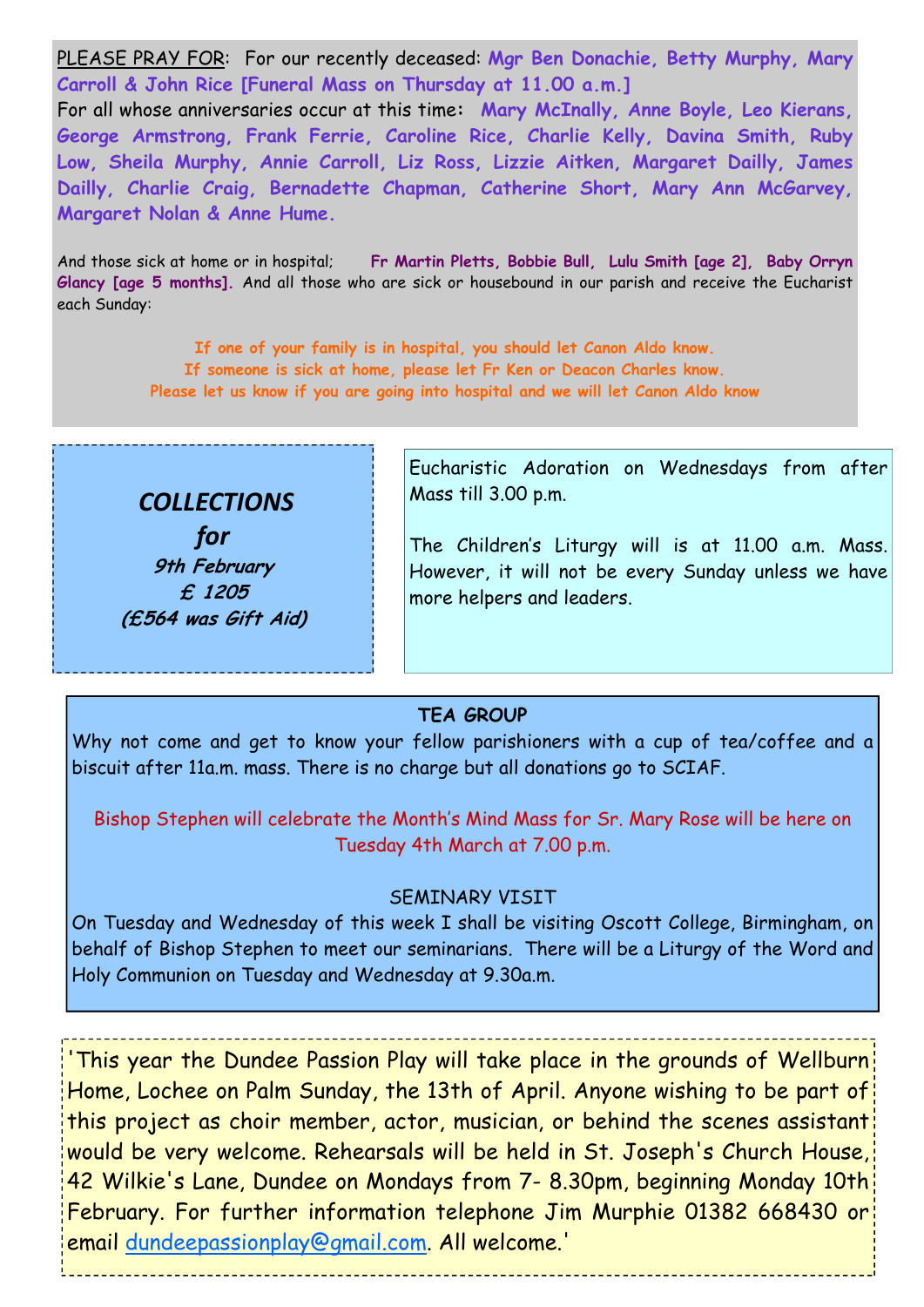

Any new movement or community which emerges from an older tradition has to face the problems of its own identity and new direction. It will also need to answer honestly how different is it from the old community or how similar and alike? We see this happening these days in political parties as they try to re-invent themselves and make challenging proposals for a new Government.

This was one of the problems and situations that early Church had to face in its relationship with Judaism. Jesus was a Jew and his early followers were all Jews. They upheld the Law of Moses and they honoured the traditions of their own people BUT there is also discontinuity with that tradition when it comes to fasting, healing on the Sabbath and attitudes towards their long-term enemies, the Samaritans.

Now a little background to today's Gospel. Matthew is a Jewish convert and probably a Scribe, living in Syria and writing his Gospel in the 80's for a mixed community of Jewish and Gentile converts. He has to hold both of these groups together in the community – both the convert Jews who respect the traditions of the Law of Moses and the convert Gentiles who have their own traditions. However, Jewish convert Christians who believe Jesus is the Messiah, are now being expelled from the synagogue by the Pharisees which increases the hostility of Christians towards them

So when MaƩhew writes his Gospel, he is anxious to show that Jesus does not come to abolish the Law and the Prophets – rather he is their completion. Matthew shows the continuity with the ancient tradition but he shows the discontinuity when Jesus says: "You have heard how it was said.......but I say this to you."...... Jesus completes the Law but he also goes beyond it and because Jesus is who he is, he has the authority to put before the people a new and radical vision.

The message of Jesus never ceases to amaze us. For example, his association with sinners made him suspect in the eyes of his fellow Israelite – even more damaging was his attitude to religious Law when he healed on the Sabbath and made light of the important ceremonial washing of hands before meals which drew the anger of the Scribes and Pharisees who observed this Law scrupulously. For most Jews, the Law was the ultimate revelation of God and a secure guide to good conduct.

Small wonder then, that some of his listeners must have been surprised when he declared that he came, not to abolish the law and the prophets, but to complete them Moreover, to be saved, they would need to be more virtuous than the Scribes and Pharisees because too many of them were paying nor more than lip service to the Commandments. Jesus saw his role as broadening the scope of the commandments and forcing us to look beyond our actions to our attitudes.

He was pointing out that it is not just deeds that fall under God's judgement but motives also and that outward actions should flow from proper motives, convictions and dispositions. Getting by within the letter of the law is not what Jesus had in mind and far from being whittled down; he presents the commandments in a more challenging fashion. Jesus calls for virtue that has deep roots in the human heart, stating that if our intentions are good, honest and sincere, then the actions coming from our hearts will flow from love and will reflect something of the life-giving quality of Christ himself. In other words, what we say and do must express what is in our hearts.

So whatever about knowing the name and number of the Ten Commandments, it is more important to appreciate the value that lies behind each of them. Christ wants us to examine our intentions and move away from external appearance, observances and check that our motives are sincere.

Continued overleaf